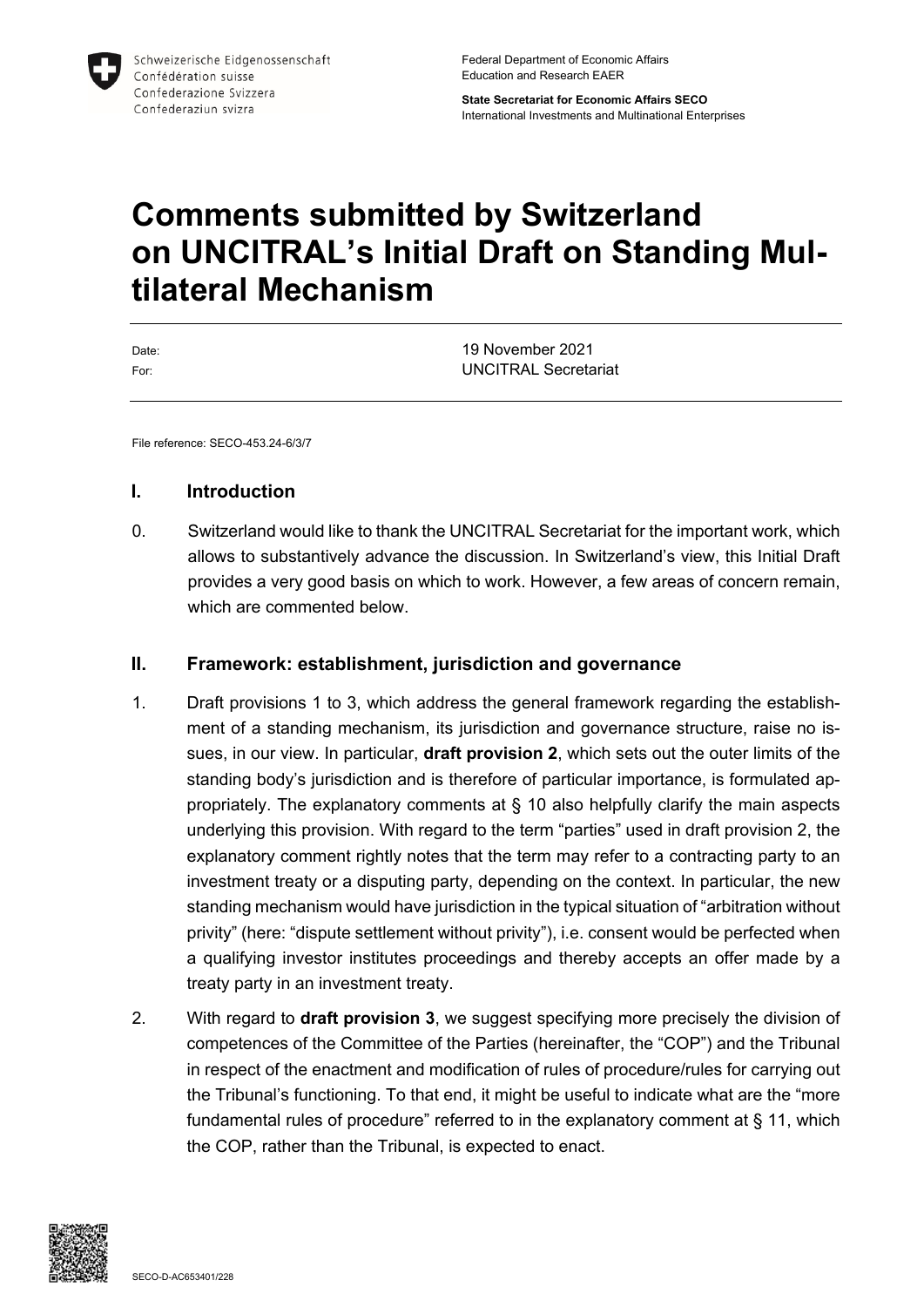3. Still with regard to rules of procedure, we agree with the explanatory comment at § 66 regarding the need to achieve an appropriate balance between general rules of procedure to be contained in the agreement establishing the Tribunal and more specific rules to be developed/updated by the COP or the Tribunal itself. This would ensure more flexibility in case the existing rules need to be adapted.

## **III. Selective representation and number of Tribunal members**

- 4. Draft provisions 4 and 5 deal with the number and qualification of Tribunal members and so-called "ad hoc" Tribunal members.
- 5. Although **draft provision 4** is entitled "Number of tribunal members and adjustments", it also addresses qualifications of Tribunal members, which is a key aspect.
- 6. Regarding **draft provision 4(1)**, there is no doubt that members should be "independent". Furthermore, the requirement that they are chosen "from among persons of high moral character" and "enjoy[ing] the highest reputation for fairness and integrity" are often found in constituent instruments of international courts and tribunals and raise no particular issues. Moreover, the individual selection criterion concerning competence is formulated appropriately ("recognized competence in the fields of public international law, including international investment law and international dispute settlement").
- 7. By contrast, the text in bracket whereby members should "possess the qualifications required in their respective countries for appointment to the highest judicial offices" raises concerns. It is true that this requirement is at times included in constituent instruments of international courts and tribunals, notably in Article 2 of the Statute of the ICJ (as well as in the Statute of its predecessor, the PCIJ). However, as noted in the explanatory comment at § 16, states vary widely in their criteria for eligibility to the highest courts and transposing this requirement into an international setting may be problematic.<sup>1</sup> To make an example, it may be the case that in state A, only persons who have served twenty years as a judge may be appointed to its Supreme Court; in state B, by contrast, 10 years may be sufficient. An individual having served eighteen years would be eligible to the new Tribunal if he/she stems from B, but not from A, a result that has been rightly viewed as "illogical and inequitable".<sup>2</sup>
- 8. What is more, in the ICJ context, the requirement for eligibility to highest judicial offices is one of two *alternative* selection criteria, the other being that of "jurisconsult of recognized competence in international law".<sup>3</sup> In fact, it appears that the first alternative requirement (eligibility to highest judicial offices) is almost never used when selecting ICJ

<sup>1</sup> See also Ruth Mackenzie, Kate Malleson, Penny Martin, Philippe Sands (2010), *Selecting International Judges: Principle, Process, and Politics*, Oxford University Press, p. 50 (noting that "[i]n practice, states vary widely in their criteria for membership of their highest courts, and some do not require any legal background").

<sup>2</sup> See, with reference to the PCIJ-ICJ context, A. Bustamante, *The World Court* 115 (1925), cited in Jeffrey B. Golden, "The World Court: The Qualifications of the Judges", Columbia Journal of Law and Social Problems 14, no. 1 (1978): 1-46, p. 35, fn. 141 ("If the reference in Article 2 to the qualifications required in their respective countries for appointment to the highest judicial offices implies the adoption of conditions imposed by the national laws, the result would be illogical and inequitable. In one nation, A, only persons who have served twenty years as a judge may be appointed to its Supreme Court: then a judge who had served only eighteen years could not become a judge of the Permanent Court; but in another country, B, where only ten years of service may be required, a person who had been a judge for eleven years would be eligible").

<sup>3</sup> See Art. 2 ICJ Statute: "The Court shall be composed of a body of independent judges, elected regardless of their nationality from among persons of high moral character, who possess the qualifications required in their respective countries for appointment to the highest judicial offices, or are jurisconsults of recognized competence in international law" (emphasis added).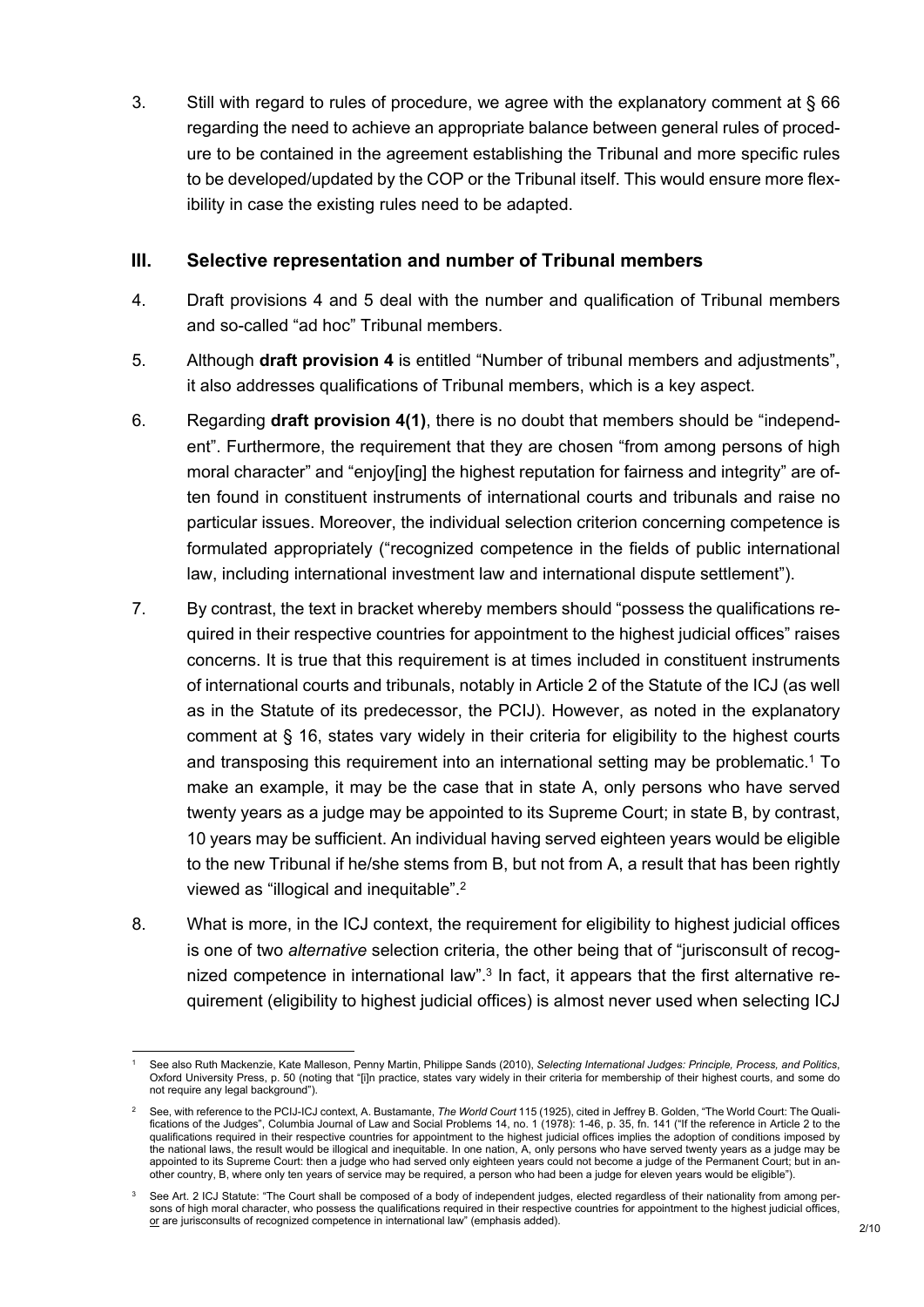judges and, according to some commentators, this is so for good reasons.<sup>4</sup> In draft provision 4(1), by contrast, eligibility to highest judicial officers appears to be one of the *cumulative* requirements for membership in the new standing body. This appears inappropriate, in our view, as it would unduly restrict the pool of eligible candidates.

- 9. In sum the bracketed text whereby members must "possess the qualifications required in their respective countries for appointment to the highest judicial offices" should in our view be eliminated.
- 10. Finally, eligibility requirements to the new Tribunal could include linguistic competence (fluency in at least one of the working languages of the standing body), as is the case in number of international courts and tribunals.<sup>5</sup>
- 11. **Draft provision 4(2)** concerns the adjustment over time in the number of judges. If Option 1 is selected, "Variant 3" would seem the most appropriate, in our view, as it takes into account both the evolution of case load and the potentially growing state membership to the standing body. Option 2 leaves it to the Presidency of the COP to propose an increase and indicate the reason why this is considered necessary and appropriate. However, it does not specify what happens in case the Presidency of the COP is against an increase and/or fails to act. In both Option 1 and Option 2, the decision ultimately rests with the COP by a 2/3 majority. **On balance, Option 1, Variant 3 would seem preferable.** If Option 2 is retained, we suggest that the formulation "acting on behalf of the Tribunal" be removed as the Presidency of the COP is not acting on behalf of the Tribunal (but, at most, on behalf of the COP).
- 12. **Draft provision 4(3)** closely reflects Article 3 of the ICJ Statute.<sup>6</sup> The first sentence of draft provision 4(3) prohibits the election of two members of the same nationality. Its second sentence addresses the situation where a member has multiple nationalities and seeks to identify a judge's "predominant" or "effective" nationality.<sup>7</sup> As the WP notes, some international courts and tribunals include similar rules on nationality of judges. We support this approach to ensure broad geographic representation.
- 13. With respect to the "no two judges of the same nationality" rule, the second sentence on dual (or multiple) nationalities should be reformulated. Draft provision 4(3) *in fine* refers to the "exercise of civil and political rights" as the factor to identify a member's predominant or effective nationality. However, reference to the exercise of civil and polit-

<sup>4</sup> See Chittharanjan F. Amerasinghe, Judges of the International Court of Justice: Election and Qualifications, 14 LEIDEN J. INT'L L 335 (2001), pp. 399-400 (noting that "[i]t is highly doubtful whether mere service in the highest national court or eligibility to do so because of practical professional or other experience in the national legal system, however brilliant and suitable for the highest national judicial offices the candidate may be, makes him or her suitable for service on the ICJ" and that the requirement that judges possess the qualifications required for highest judicial offices "either has fallen into disuse or is rarely used. Clearly, it is in the interest of the international community that the first alternative be so treated, because, as already implied, mere expertise in national law and eligibility for high national judicial office, is not sufficient to discharge satisfactorily an international judicial function on the ICJ [...]", emphasis added).

<sup>5</sup> For instance, ICC judges shall have an excellent knowledge of and be fluent in at least one of the working languages of the court, i.e. French or English. Rome Statute, Art. 36(3)(c). Even where it is not expressly set out in the constitutive instrument, linguistic competence requirements may be inferred from provisions on the working languages of the court. See e.g. ICJ Statute, Art. 39; ITLOS Rules of the Tribunal, 28 October 1997, Art. 43.

<sup>6</sup> See ICJ Statute, Art. 3: "1. The Court shall consist of fifteen members, no two of whom may be nationals of the same state. 2. A person who for the purposes of membership in the Court could be regarded as a national of more than one state shall be deemed to be a national of the one in which he ordinarily exercises civil and political rights".

<sup>7</sup> See, in the ICJ context, Aznar-Gómez, *Article 3*, in Zimmermann, Tomuschat, Oellers-Frahm, Tams (eds.), *The Statute of the International Court*  of Justice. A Commentary (2<sup>nd</sup> ed. OUP), p. 250 (noting that Article 3(2) of the ICJ Statute adopts "the principle of 'effective' nationality laid down both by arbitral jurisprudence and doctrine and later confirmed by the ICJ itself in the *Nottebohm* case", internal footnotes omitted).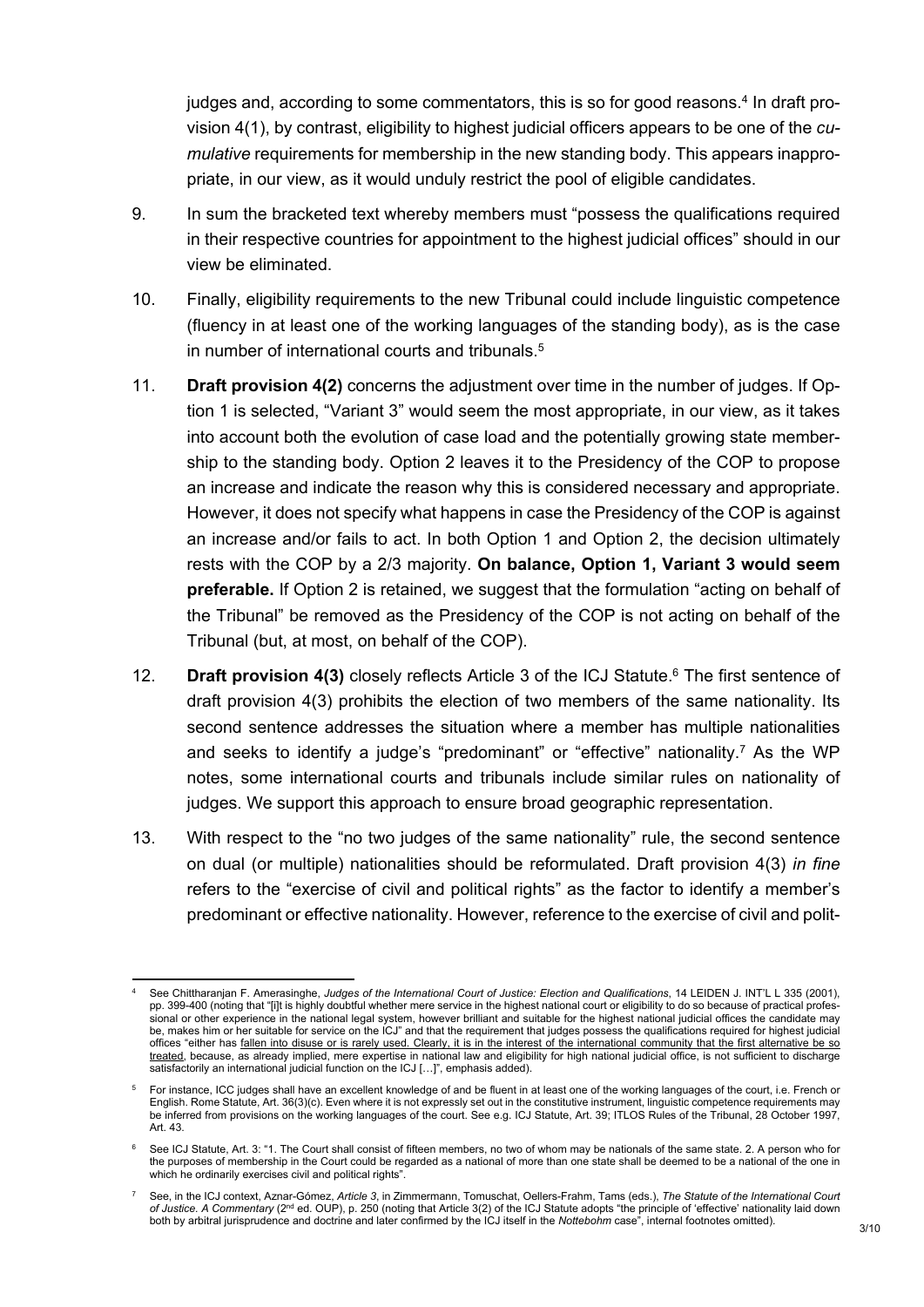ical rights is not only anachronistic,<sup>8</sup> but, more fundamentally, may lead to confusion and uncertainty as an individual with multiple nationalities may exercise civil and political rights (e.g. vote) in more than one state. Preferable connecting factors would be, in our view, "habitual residence", if applicable, and/or "main center of interests" which would leave less room for uncertainty. Hence, draft provision 4(3), second sentence could be reformulated as follows: "A member who is a national of more than one State shall be deemed to be a national of the State in which he or she has his or her habitual residence, if applicable, and/or main center of interests".

- 14. **Draft provision 5** is entitled "*Ad hoc* tribunal members". Although the formulation is not entirely clear, we understand that in certain circumstances and "particular categories of cases" which are still to be set out, the Tribunal may decide to form "chambers" composed of three or more members. In those cases, disputing parties "may choose a person to sit as Tribunal member" "preferably from among those persons who have been nominated as candidates" (but have not been elected, so we understand). In short, in certain circumstances disputing parties would be able to appoint an *ad hoc* judge from outside the pool of elected judges.
- 15. This provision is, from our point of view, problematic and should be deleted.
- 16. First, while the possibility to form special chambers within a given dispute settlement body is present in certain international courts and tribunals, its use in practice has been limited. In the ICJ context, for instance, use of "chambers" "remains exceptional" and was resorted to in only six cases.<sup>9</sup>
- 17. Second, and more fundamentally, draft provision 5 seeks to reintroduce disputing party appointment within a system in which one of the main purposes is precisely to do away with disputing party appointment (as the WP notes in the introductory remarks at  $\S$  5). In other words, disputing party appointment would be reintroduced by the back door (although it would be limited to particular cases and a restricted pool).
- 18. Third, the practice of "*ad hoc*" judges presents clear drawbacks (as noted by the WP in the explanatory comment at § 20). In the inter-state context, empirical studies on voting patterns have demonstrated that *ad hoc* judges tend to favor the state that has appointed them to sit on that specific dispute.<sup>10</sup>
- 19. For all these reasons, we are of the view that draft provision 5 should be deleted as its drawbacks appear far greater than any potential advantages that may come with it.
- 20. In this context, it is worth mentioning that, rather than a provision *on ad hoc* judges, it would be more appropriate, in our view, to introduce nationality restrictions of members

<sup>8</sup> See Adam M. Smith, *Judicial Nationalism in International Law: National Identity and Judicial Autonomy at the ICJ*, 40 TEX. INT'L L.J. 197 (2005), p. 223 (noting that "[t]he ICJ's determination that citizenship of judges be defined as of the state in which they 'ordinarily exercise[] civil and political rights' is somewhat anachronistic, given the expanding civil and political rights accorded to noncitizens in many states").

<sup>9</sup> See ICJ website at <https://www.icj-cij.org/en/chambers-and-committees> (noting that "under the terms of the Statute [the chambers'] use remains exceptional. Their formation requires the consent of the parties. While, to date, no case has been heard by either of the first two types of chamber [chambers for "summary procedure" (Art. 29 ICJ Statute) and for "particular categories of cases" (Art. 26)], by contrast six cases have been dealt with by ad hoc chambers").

<sup>10</sup> See Adam M. Smith, *Judicial Nationalism in International Law: National Identity and Judicial Autonomy at the ICJ*, 40 TEX. INT'L L.J. 197 (2005), p. 218, finding that "ad hoc judges often vote for the states that appoint them", that "[e]ighty percent of the time in which they were able to do so, national judges voted with their countries when they were party to a case" and that this percentage was 89% in case of *ad hoc* judges. See also Eric A Posner, Miguel F.P.de Figueiredo (2004), *Is the International Court of Justice Biased?*, John M. Olin Program in Law and Economics, Working Paper No. 234; Fred J. Brurinsma (2008), *The Room at the Top: Separate Opinions in the Grand Chambers of the ECHR* (1998-2006), Ancilla Iuris, pp. 32-43 (finding that national bias occurs to a greater extent among ad hoc judges than among elected judges).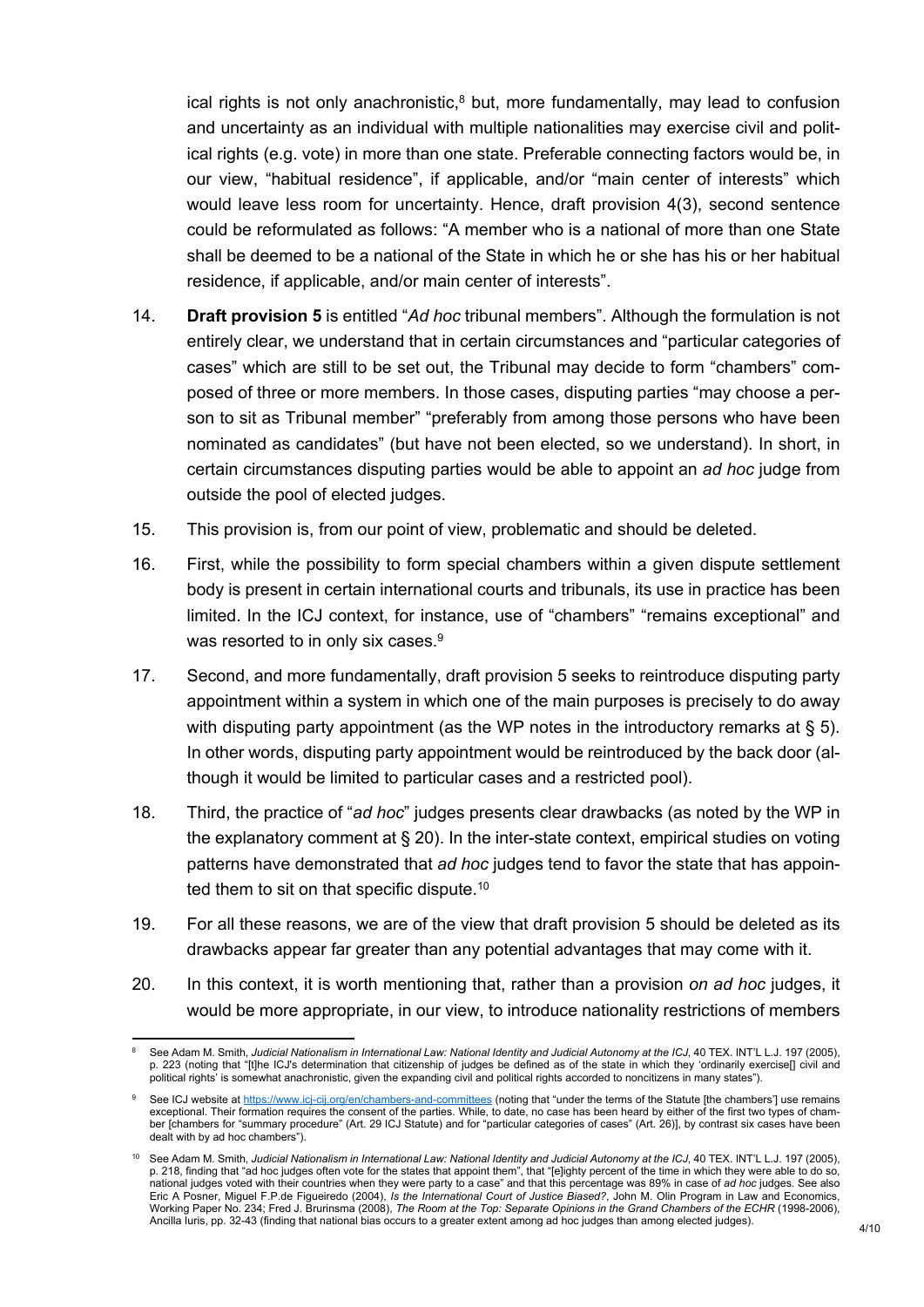in relation to disputes in which one of the disputing parties is either his/her state or a national thereof. This is an aspect that will need to be addressed when regulating assignment to cases (see below **draft provision 11**). For example, the ICSID Convention contains certain restrictions on nationality of arbitrators as well as of *ad hoc* committee members.<sup>11</sup> Because many investment disputes involve issues of public interest and sometimes of high political sensitivity, an adjudicator who is a national of the respondent state may find him/herself under a certain psychological, if not actual political, pressure, when making decisions. It thus appears preferable to remove a possible obstacle to the perception of the dispute resolution process as truly independent and impartial from all interests at stake and provide that any chamber or division deciding on a given dispute shall *not* include a Tribunal member who is national of the investor or the respondent state. Such a prohibition would also do away with the need to have *ad hoc*  judges, as neither disputing party would have a national sitting on the chamber.

# **IV. Nomination, selection and appointment of candidates**

- 21. We agree with the general remarks at § 24 of the WP that the selection process must be (i) multi-layered; (ii) open to stakeholders; and (iii) transparent (see also Comments submitted by Switzerland on two UNCITRAL Draft Working Papers, 19 November 2020, paras. 48 ff.). We also agree that elections through votes should be favored over elections by consensus to avoid blocking the selection process (WP, § 26).
- 22. **Draft provision 6** deals with nomination of candidates. Option 1 provides for nomination by states, whereas Option 2 envisages a call for candidatures to which interested candidates with the required qualifications may respond. There may be certain drawbacks in Option 1, as stated in explanatory comment § 30, which make Option 2 preferable. However, as the WP notes at § 33, both options could also be combined, i.e. states would maintain the possibility of direct nominations and individuals could also apply directly.
- 23. If Option 1 is maintained, it may be appropriate to envisage that each Party may propose *two* candidates which should necessarily be of *different gender*. Such prescriptive language is more likely to ensure that the objectives of general balance on the bench are achieved (see explanatory comment at § 30). Second, the bracketed text "who need no necessarily be a national of that Party" could be left in, as there is no reason to limit states to the choice of their nationals (it being understood that states would be free of course to nominate their nationals). That said, keeping in mind that it is important to ensure an adequate regional diversity on the bench, it may be appropriate to provide that a state's nominee must have the nationality of one of the states of the regional group to which the nominating state belongs. This would help to ensure that at the moment of appointment (see below) there is a sufficiently diverse group of candidates in terms of geographical representation, from which group the appointment can be made. Third, in Option 1 it is in our view appropriate to maintain paragraph 2, whereby state parties are

<sup>11</sup> See ICSID Convention, Articles 38, 39 and 52(3).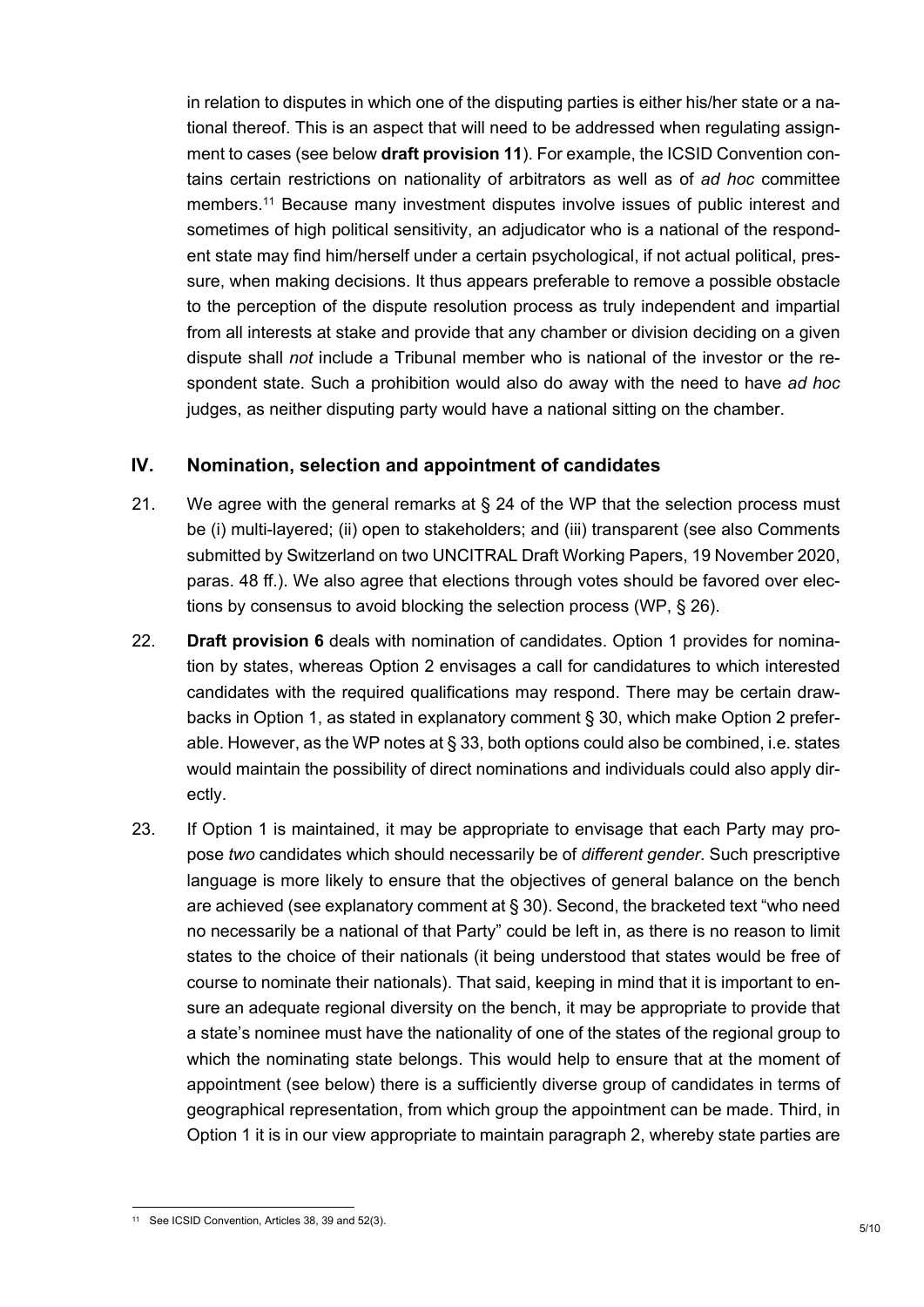encouraged to consult with a number of organizations when making the nominations, for the reasons recalled in the explanatory comment at § 31.

- 24. **Draft provision 7** deals with the so-called selection panel. The presence of such a panel in the selection process is important to ensure that only suitable candidates reach the election or appointment phase.<sup>12</sup> We have the following comments in respect of the specific provisions that regulate the functioning of the panel.
- 25. We agree with the formulation of the mandate of the panel which is to "give an opinion on whether the candidates meet the eligibility criteria" (**draft provision 7(a)**). It could also be considered whether the panel should also have the power to call for more nominations if it finds that there is an insufficient number of candidates who meet the eligibility criteria.
- 26. The composition of the panel (**draft provision 7(b)**) also reflects the practice in other international courts and tribunals. We would, however, suggest the following improvements:
	- In paragraph 4, the "standard form" on the basis of which applicants to the selection panel must apply should be published "by the Committee of the Parties", and not by the Tribunal, as this step concerns a pre-selection stage and the Tribunal will not be in place at the first election.
	- In paragraph 5, "shall not participate as candidates in any selection procedure to become members of the Tribunal" could be replaced with "are not eligible to the Tribunal".
	- In paragraph 6, the composition of the Panel shall be made public "by the Committee of the Parties" and not "by the Tribunal" (for the same reasons indicated for paragraph 4).
- 27. Regarding **draft provision 7(c)(4)**, it does not appear appropriate for the "President of the Tribunal" to have the authority to remove a member of the selection panel. If such power is envisaged, it should rest with the chair of the panel itself, acting by a qualified majority of the members. In that case, a rule should be foreseen for the event that the chair of the panel fails to respect his or her obligations. In the alternative, the power to remove a panel member could be entrusted to a neutral appointing authority, such as the President of the ICJ, the Secretary General of the PCA or of ICSID. In any event, States, through the COP or otherwise, should have no say in the removal of panel members. This will reinforce the panel's structural independence.
- 28. In **draft provision 7(e)(3)**, the bracketed text "qualified" should, in our view, be removed, as it is sufficient in that context to provide for a simple majority of three out of five members.
- 29. **Draft provision 7(f)(1)** should, in our view and at this stage of the drafting, refer to "Option 1" (instead of "paragraph 1") and "Option 2" (instead of "paragraph 2").

<sup>&</sup>lt;sup>12</sup> See generally G. Kaufmann-Kohler & M. Potestà, "The Composition of a Multilateral Investment Court and of an Appeal Mechanism for Investment Awards", CIDS Supplemental Report, paras. 135 ff. (hereinafter, "CIDS Supplemental Report").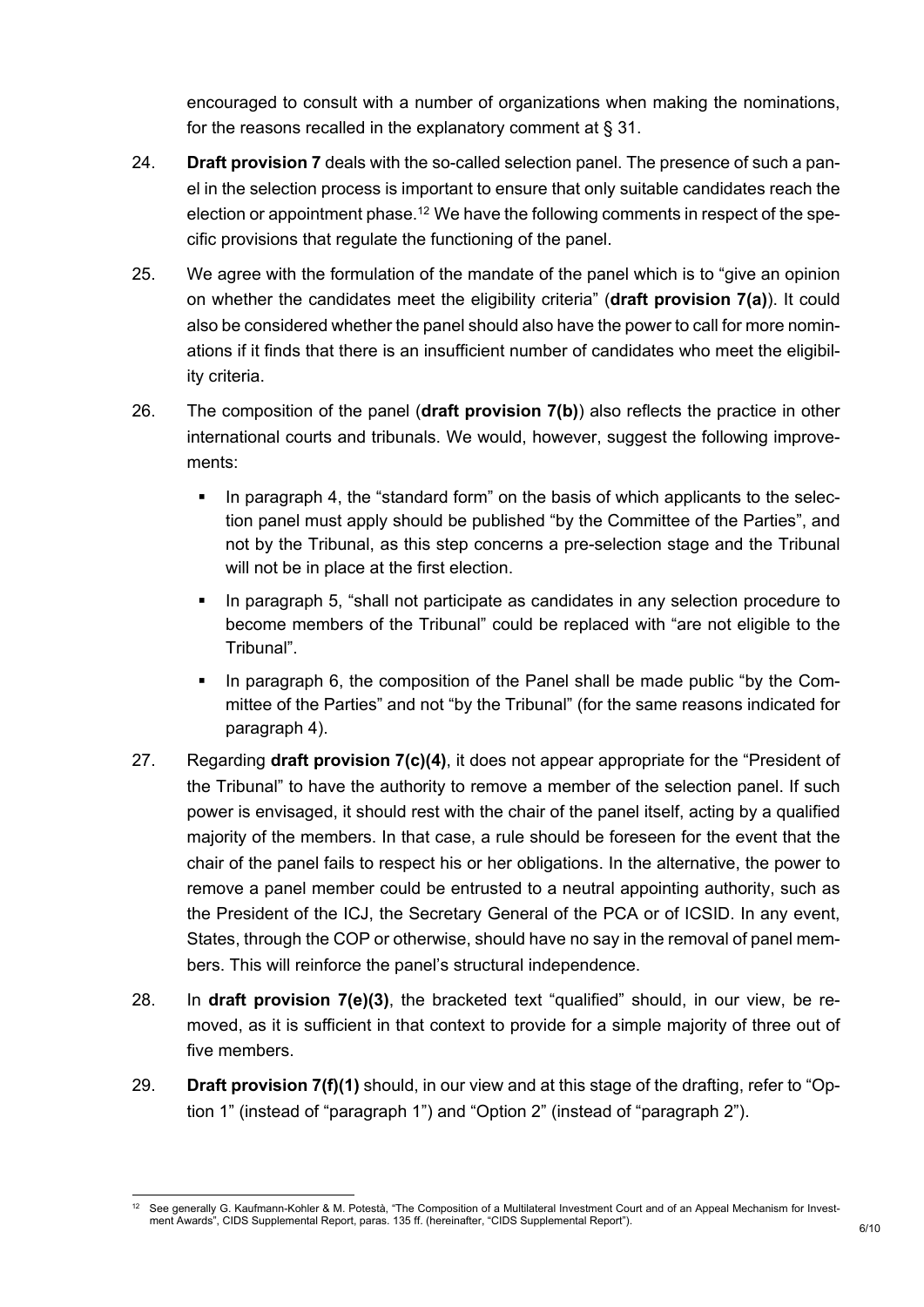- 30. As mentioned above, the tasks of the panel set out in **Draft provision 7(f)2)** could also include the power to call for more nominations if the panel finds that there is an insufficient number of candidates who meet the eligibility criteria.
- 31. **Draft provision 8** deals with the appointment or election process. As such, it is likely to be one of the most important provisions in the constituent instrument of the new standing body or bodies. In our view, the complexity of the matter requires substantively more work to be done and further details to be specified, in particular on the voting procedures. We look forward to contributing further once more details are offered by the Secretariat for discussion. For the time being, we would like to offer the following preliminary comments.
- 32. **Draft provision 8(1)** envisages "classification" of candidates in regional groups "based on the nationality of the country which nominated them for the election". As currently formulated, this rule works only in combination with draft provision 6, Option 1 (nomination by states). It would need to be adjusted in order to be compatible with draft provision 6, Option 2 (self-nomination by interested individuals). In that case, the allocation to a regional group could be based on the candidate's nationality (or predominant nationality, in case the individual possesses nationalities of two or more states belonging to different regional groups). As already mentioned above, it is of particular importance that the composition of the Tribunal is geographically balanced (as the insufficient geographic diversity was highlighted as one of the concerns with the existing system in the Working Group's discussions). To that end, we are of the view that more thought needs to be put into nomination and appointment procedures to make sure that there are adequate and clear rules on geographic diversity and ways to enforce such rules.
- 33. **Draft provision 8(2)** envisages that the selection panel makes a recommendation that some of the elected members serve on the appellate tribunal. It is doubtful, in our view, whether this task should be part of the mandate of a technical body such as the selection panel (whose task is only to screen eligibility requirements). A better system would be to leave the allocation of judges to the first-instance or appellate level to the Tribunal itself once members have been elected. The ICC, for instance, adopts the latter model, i.e. the Court itself organizes itself into the relevant divisions, including an appeals division, and "[t]he assignment of judges to divisions shall be based on the nature of the functions to be performed by each division and the qualifications and experience of the judges elected to the Court".<sup>13</sup> Hence, option (iii) spelled out in the explanatory comment at § 40 appears as a suitable option (without however the recommendation by the selection panel). That said, more specific rules would need to be devised to test its applicability in practice.
- 34. **Draft provision 8(4)** should be moved up as it concerns eligibility, which is preliminary to the other steps (e.g., voting).

See Art. 39(1) ICC Statute ("As soon as possible after the election of the judges, the Court shall organize itself into the divisions specified in article 34, paragraph (b) [i.e., Appeals Division, Trial Division and Pre-Trial Division]. The Appeals Division shall be composed of the President and four other judges, the Trial Division of not less than six judges and the Pre-Trial Division of not less than six judges. The assignment of judges to divisions shall be based on the nature of the functions to be performed by each division and the qualifications and experience of the judges elected to the Court, in such a way that each division shall contain an appropriate combination of expertise in criminal law and procedure and in international law. The Trial and Pre-Trial Divisions shall be composed predominantly of judges with criminal trial experience").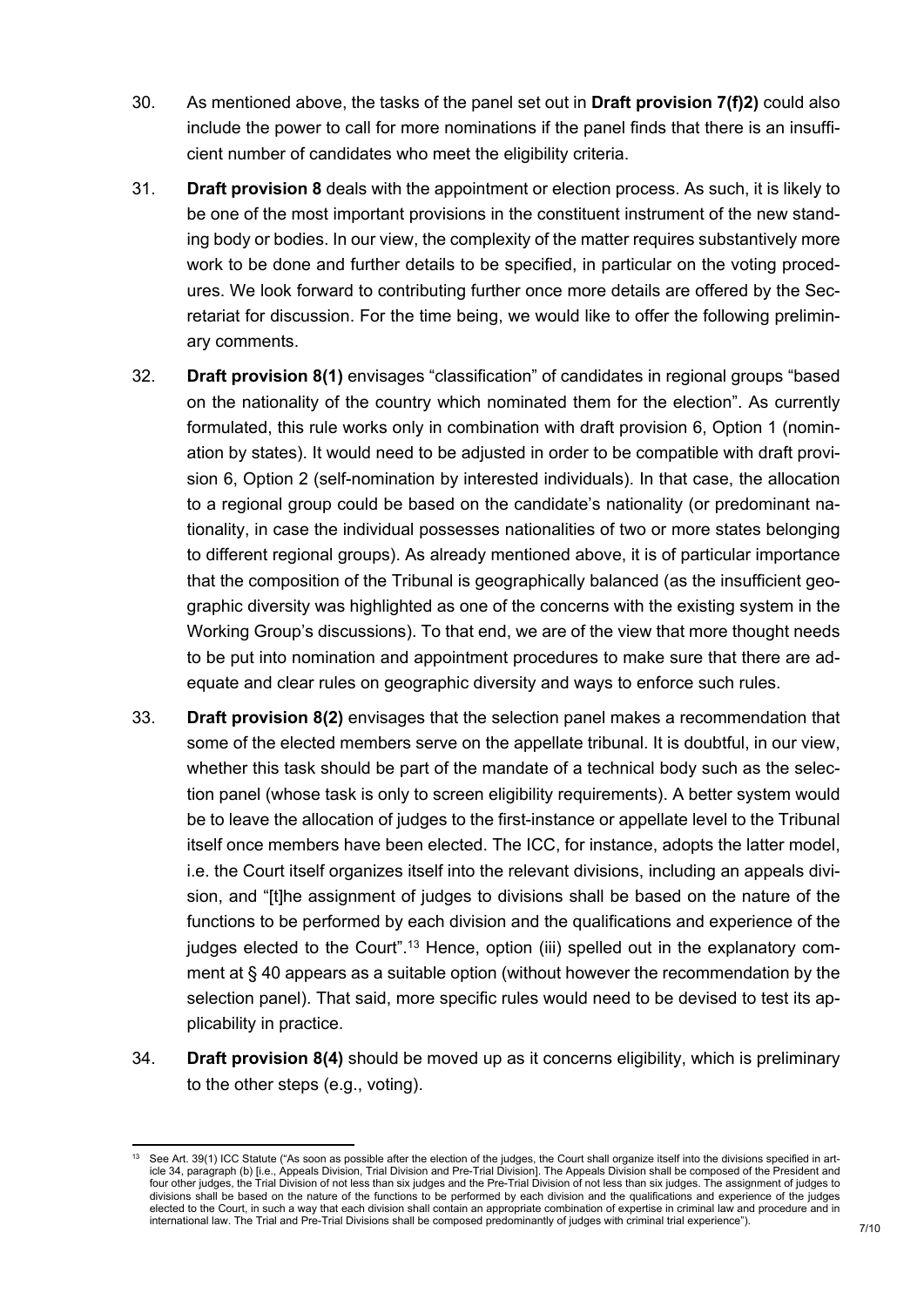- 35. **Draft provision 8(5)** provides for the COP's obligation to ensure representativeness of legal systems, geographical distribution and gender. We are of the view that more specific provision need to be included in order to ensure that these goals do not remain aspirational but are actually implemented in the voting procedures. Once again, the most recent constituent instruments of certain courts and tribunals, such as the ICC, may provide helpful guidance to the Secretariat, including on requirements for gender balance.
- 36. **Draft provision 8(6)** deals with the "President of the Tribunal" and his/her election. It should be clarified whether, in a standing body having both a first-instance and an appellate level, the President of the Tribunal is the president of the entire dispute settlement body or whether there should be one president for the first-instance and another for the appellate level.

# **V. Terms of office, renewal and removal**

- 37. Draft provision 9 covers terms of office, renewal and removal of Tribunal members.
- 38. Regarding **draft provision 9(a)(1)**, we are of the view that terms of office should be relatively long and non-renewable. Indeed, a longer, non-renewable term is important for purposes of judicial independence. It shields members from the possible conscious or sub-conscious pressure deriving from the desire to be re-elected.<sup>14</sup> Hence, it is preferable to retain the language "without the possibility of re-election".
- 39. Regarding **draft provision 9(b)(2)**, it would seem preferable that a replacement member be elected for the end of the term of the replaced member, rather than for a full term.
- 40. With regard to resignation, removal and replacement, it should be carefully considered whether it would not be more appropriate for the removal of a member according to **draft provision 9(b)(1)** to be subject to a qualified majority (e.g., two thirds) rather than unanimity.

## **VI. Conditions of service**

41. As a preliminary matter, the scope of prohibitions set out in **draft provision 10** will, in our view, depend on whether members will be full or part time (see draft provision 4(1)). Assuming a Tribunal composed of full time members, other judicial or judicial-like functions in investor-state disputing settlement should also be excluded during a term of office. By the same token, during his/her term of office, a Tribunal member should not be allowed to sit in national judiciaries or other standing international courts and tribunals as these types of occupations would be incompatible with membership in the Tribunal. However, the prohibition to "engage in any occupation of a professional nature" during a member's tenure appears uselessly broad. For instance, a Tribunal member should be allowed to perform occasional activities, such as teaching, lectures, presentation at

See CIDS Supplemental Report, para. 162, with further references. For instance, with a view to strengthening judicial independence, the ECtHR moved from a renewable six-year term to a non-renewable nine-year term in 2010. See Council of Europe (2004), Explanatory Report to Protocol No. 14 to the Convention for the Protection of Human Rights and Fundamental Freedoms, amending the control system of the Convention Strasbourg, CETS No. 194, para. 50 ("The judges' terms of office have been changed and increased to nine years. Judges may not, however, be reelected. These changes are intended to reinforce their independence and impartiality […]").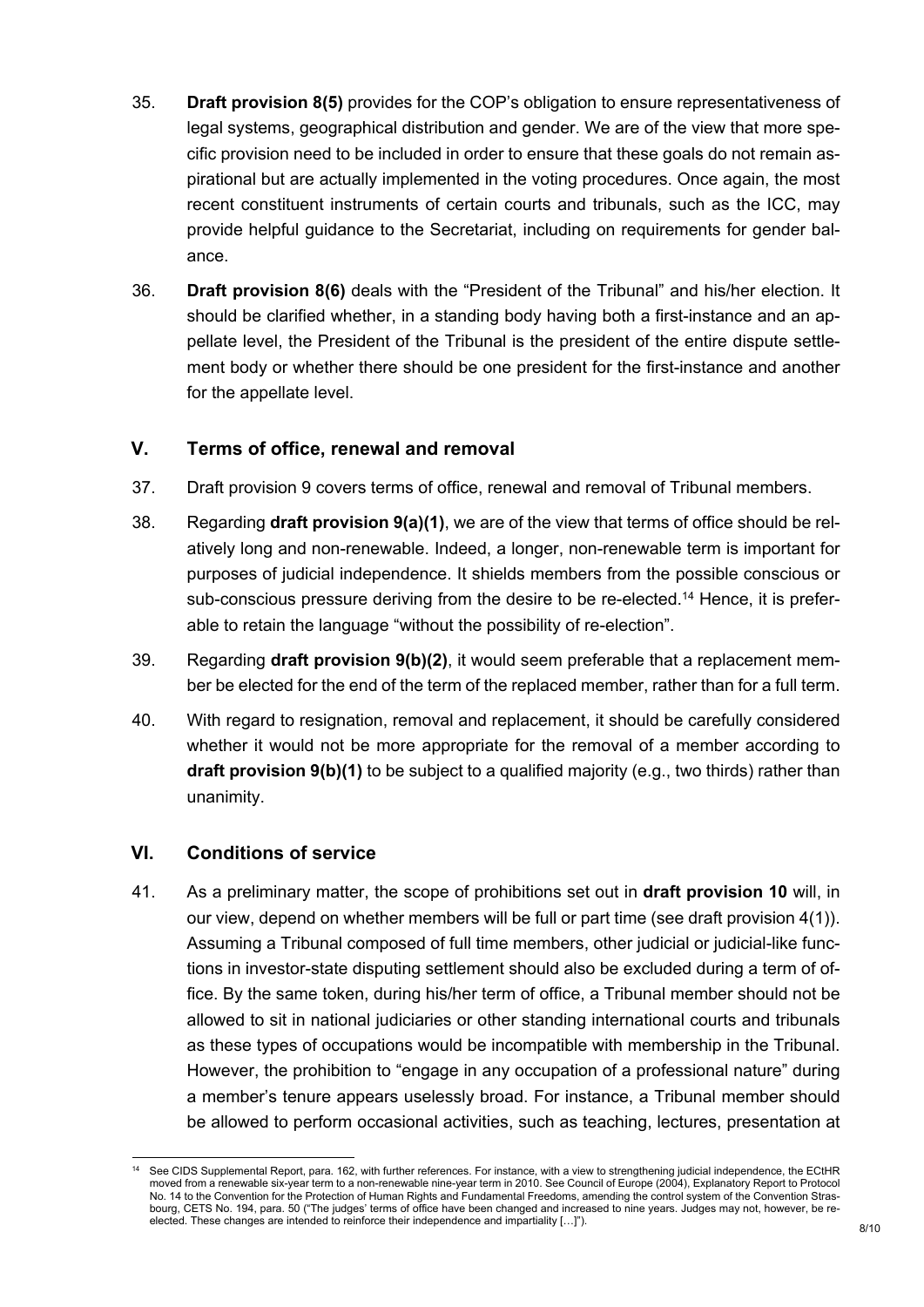conferences, etc. without having to request an exemption from the COP. Therefore, assuming a Tribunal composed of full time members, we would suggest to reformulate the rule as follows:

- 42. "A member of the Tribunal shall comply with the Code of Conduct for Adjudicators in International Investment Disputes. He or she shall not exercise any political or administrative function, **perform any judicial or judicial-like function in national courts, permanent international courts and tribunals, or investor-state dispute settlement bodies,** or engage in any occupation of a professional nature **professional activity on a continuous basis** during his or her tenure at the Tribunal unless exemption is granted by the Committee of the Parties, acting by a simple majority."
- 43. **Draft provision 10(3)** could be clarified to the effect that "*Each member* shall receive an annual salary" and "*In addition*, the President shall receive a special annual allowance" (to avoid the impression that the President only receives the special allowance, but not the regular salary).

## **VII. Assignment of cases**

- 44. We agree that case assignment is a key guarantee to structural independence (WP, explanatory comment at § 53).
- 45. **Draft provision 11** provides for two options. We are of the view that nationality restrictions should be implemented in case assignment methods under both options (see our comment above).
- 46. Furthermore, we note that under Option 2, "[t]he President of the Tribunal may assign two or more cases to the same chamber if the preliminary or main issues in two or more cases before different chambers are similar". By contrast, this possibility is not contemplated in Option 1. We understand that such power is implied in the President's discretion and/or will be specified in the Rules of Procedure to which Option 1 refers.
- 47. A further possibility to be considered is whether in certain circumstances a dispute could be transferred to a different chamber with a broader composition (a "grand chamber") or even to the full adjudicatory body for final determination, as is provided in certain courts and tribunals (both domestic and international).<sup>15</sup> For instance, the procedural rules of the Iran-U.S. Claims Tribunal provide that a chamber may "relinquish jurisdiction" to the full tribunal, *inter alia* "where a case pending before a Chamber raises an important issue" and "when the resolution of an issue might result in inconsistent decisions or awards by the Tribunal".<sup>16</sup> Similarly, at the ECtHR, a chamber to which a case is assigned may, before rendering its judgment, "relinquish" the case to the Grand Chamber if it raises a serious question affecting the interpretation of the Convention or if there is a risk of inconsistency with a previous judgment of the Court.<sup>17</sup>

<sup>15</sup> See CIDS Supplemental Report, paras. 200-204.

<sup>16</sup> IUSCT Presidential Order, para. 6.

<sup>17</sup> See ECHR, Art. 30.